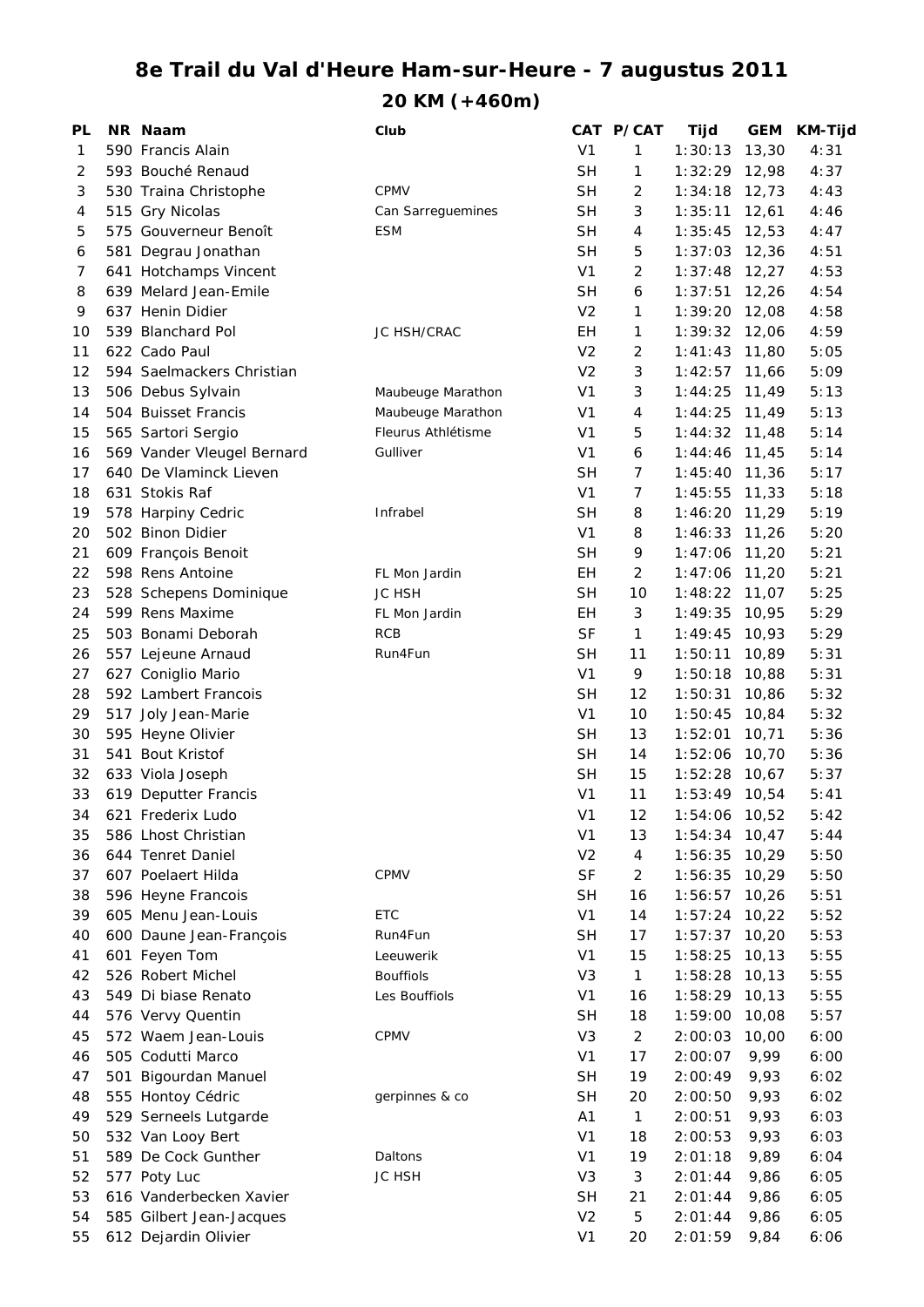| PL  | NR Naam                           | Club                   |                | CAT P/CAT | Tijd    | <b>GEM</b> | <b>KM-Tijd</b> |
|-----|-----------------------------------|------------------------|----------------|-----------|---------|------------|----------------|
| 56  | 553 Herboux Patrick               | JC Epernay             | V <sub>3</sub> | 4         | 2:02:55 | 9,76       | 6:09           |
| 57  | 634 Lombard Chistian              |                        | V <sub>1</sub> | 21        | 2:02:59 | 9,76       | 6:09           |
| 58  | 536 Gerard Yves                   | <b>JC HSH</b>          | V <sub>3</sub> | 5         | 2:03:00 | 9,76       | 6:09           |
| 59  | 617 Christophe Gurm               |                        | <b>SH</b>      | 22        | 2:03:01 | 9,75       | 6:09           |
| 60  | 603 Eylenbosch Gaston             | <b>BVL</b>             | V <sub>3</sub> | 6         | 2:03:06 | 9,75       | 6:09           |
| 61  | 512 Girgenti Pierre               |                        | V <sub>2</sub> | 6         | 2:03:11 | 9,74       | 6:10           |
| 62  | 625 Patte Bruno                   |                        | V <sub>2</sub> | 7         | 2:03:15 | 9,74       | 6:10           |
| 63  | 546 Culot Jean-François           | La Thure               | <b>SH</b>      | 23        | 2:04:21 | 9,65       | 6:13           |
| 64  | 538 Alexandre Bruno               | JC Epernay             | V <sub>2</sub> | 8         | 2:04:29 | 9,64       | 6:13           |
| 65  | 500 Alexis Vincent                |                        | <b>SH</b>      | 24        | 2:04:36 | 9,63       | 6:14           |
| 66  | 568 Thiry Marie                   |                        | <b>SF</b>      | 3         | 2:04:48 | 9,62       | 6:14           |
| 67  | 562 Paye Patrick                  | <b>ESM</b>             | <b>SH</b>      | 25        | 2:05:28 | 9,56       | 6:16           |
| 68  | 587 Di Marco Claudio              | <b>FER</b>             | <b>SH</b>      | 26        | 2:05:29 | 9,56       | 6:16           |
| 69  | 513 Gomrée Laurent                |                        | <b>SH</b>      | 27        | 2:05:57 | 9,53       | 6:18           |
| 70  | 552 Fichet Laurent                | <b>JACO</b>            | <b>SH</b>      | 28        | 2:06:04 | 9,52       | 6:18           |
|     |                                   |                        |                |           |         |            |                |
| 71  | 540 Bourlard Marc                 | <b>JACO</b>            | <b>SH</b>      | 29        | 2:06:05 | 9,52       | 6:18           |
| 72  | 648 Materne Jean-Philippe         | JC HSH                 | V <sub>1</sub> | 22        | 2:06:36 | 9,48       | 6:20           |
| 73  | 559 Mengual Daniel                | JC Epernay             | V <sub>2</sub> | 9         | 2:06:40 | 9,47       | 6:20           |
| 74  | 523 Paul Murielle                 | <b>JC HSH</b>          | A1             | 2         | 2:07:14 | 9,43       | 6:22           |
| 75  | 534 Visentini Aurélien            |                        | <b>SH</b>      | 30        | 2:08:30 | 9,34       | 6:26           |
| 76  | 560 Mestach Cristine              | Fleu                   | A2             | 1         | 2:09:51 | 9,24       | 6:30           |
| 77  | 535 Zappitelli Nathalie           |                        | <b>SF</b>      | 4         | 2:10:14 | 9,21       | 6:31           |
| 78  | 615 Costa Lucia                   |                        | A2             | 2         | 2:11:25 | 9,13       | 6:34           |
| 79  | 545 Congiusti Christophe          | JC Epernay             | <b>SH</b>      | 31        | 2:13:27 | 8,99       | 6:40           |
| 80  | 544 Congiusti Valérie             | JC Epernay             | <b>SF</b>      | 5         | 2:13:27 | 8,99       | 6:40           |
| 81  | 626 Biscompte Jean-Marc           |                        | V <sub>1</sub> | 23        | 2:13:39 | 8,98       | 6:41           |
| 82  | 611 Bertin Severine               |                        | <b>SF</b>      | 6         | 2:14:12 | 8,94       | 6:43           |
| 83  | 610 Lafitte Jean-François         |                        | <b>SH</b>      | 32        | 2:14:12 | 8,94       | 6:43           |
| 84  | 556 Hostomme Christiane           | JC Epernay             | A <sub>3</sub> | 1         | 2:14:32 | 8,92       | 6:44           |
| 85  | 580 Gilles Chantal                |                        | A2             | 3         | 2:15:25 | 8,86       | 6:46           |
| 86  | 620 Dufrasne Fabrice              |                        | V <sub>2</sub> | 10        | 2:15:29 | 8,86       | 6:46           |
| 87  | 525 Porreweck Serge               | <b>JC HSH</b>          | V <sub>2</sub> | 11        | 2:15:30 | 8,86       | 6:46           |
| 88  | 582 Devos David                   |                        | <b>SH</b>      | 33        | 2:15:49 | 8,84       | 6:47           |
| 89  | 507 Degraeve Valérie              | CPMV                   | A1             | 3         | 2:15:51 | 8,83       | 6:48           |
| 90  | 629 De Biourge Renaud             | <b>CPMV</b>            | V <sub>1</sub> | 24        | 2:17:34 | 8,72       | 6:53           |
| 91  | 551 Edart Valérie                 | CA Aulnoy              | A1             | 4         | 2:17:37 | 8,72       | 6:53           |
| 92  | 574 Vandevoorde Kristof           | Gavertrimmers          | <b>SH</b>      | 34        | 2:17:42 | 8,71       | 6:53           |
| 93  | 608 Gille Leopold                 |                        | V <sub>3</sub> | 7         | 2:17:48 | 8,71       | 6:53           |
| 94  | 564 Pottier Pascal                | Maubeuge Marathon      | V <sub>2</sub> | 12        | 2:19:03 | 8,63       | 6:57           |
| 95  | 584 Alexandre Christian           |                        | V <sub>1</sub> | 25        | 2:20:27 | 8,54       | 7:01           |
| 96  | 514 Grandfils Eric                | Spibo                  | V <sub>2</sub> | 13        | 2:20:28 | 8,54       | 7:01           |
| 97  | 531 Urbain Gintte                 | Spibo                  | A2             | 4         | 2:21:32 | 8,48       | 7:05           |
| 98  | 579 Hoberg Eric                   |                        | V <sub>1</sub> | 26        | 2:21:55 | 8,46       | 7:06           |
| 99  | 591 Ingala Massimo                |                        | V <sub>1</sub> | 27        | 2:23:20 | 8,37       | 7:10           |
| 100 | 613 Desclin Joelle                | Jogging Nature Presles | A <sub>2</sub> | 5         | 2:26:00 | 8,22       | 7:18           |
| 101 | 614 Dieudonné Claire              | Jogging Nature Presles | A2             | 6         | 2:26:01 | 8,22       | 7:18           |
|     | 102 632 Bacht Alain               |                        | V <sub>3</sub> | 8         | 2:26:07 | 8,21       | 7:18           |
|     |                                   |                        |                |           |         |            |                |
|     | 103 606 Van Eerdewegh Francis     | Beersel Vrije Lopers   | V <sub>1</sub> | 28        | 2:26:18 | 8,20       | 7:19           |
|     | 104 623 Michaux Philippe          |                        | V <sub>1</sub> | 29        | 2:26:20 | 8,20       | 7:19           |
| 105 | 573 Wibaut Claude                 | Total jogging club     | V <sub>2</sub> | 14        | 2:26:20 | 8,20       | 7:19           |
|     | 106 636 Woollard Catherine        |                        | <b>SF</b>      | 7         | 2:27:17 | 8,15       | 7:22           |
| 107 | 566 Scheyven Geneviève            | RC Namur               | A1             | 5         | 2:27:25 | 8,14       | 7:22           |
| 108 | 542 Brichart Fabrice              | <b>JC HSH</b>          | <b>SH</b>      | 35        | 2:27:52 | 8,12       | 7:24           |
| 109 | 510 Gelsomino Béatrice            | JC HSH                 | A1             | 6         | 2:27:53 | 8,11       | 7:24           |
| 110 | 518 Lohstaetter Elodie            | Can Sarreguemines      | <b>SF</b>      | 8         | 2:28:17 | 8,09       | 7:25           |
| 111 | 508 Dupuis Luc                    | CPMV                   | V <sub>1</sub> | 30        | 2:30:05 | 8,00       | 7:30           |
|     | 112 509 Dupuis David              | <b>CPMV</b>            | EH             | 4         | 2:30:05 | 8,00       | 7:30           |
|     | 113 642 Van Drooghenbroeck Helene |                        | <b>SF</b>      | 9         | 2:30:56 | 7,95       | 7:33           |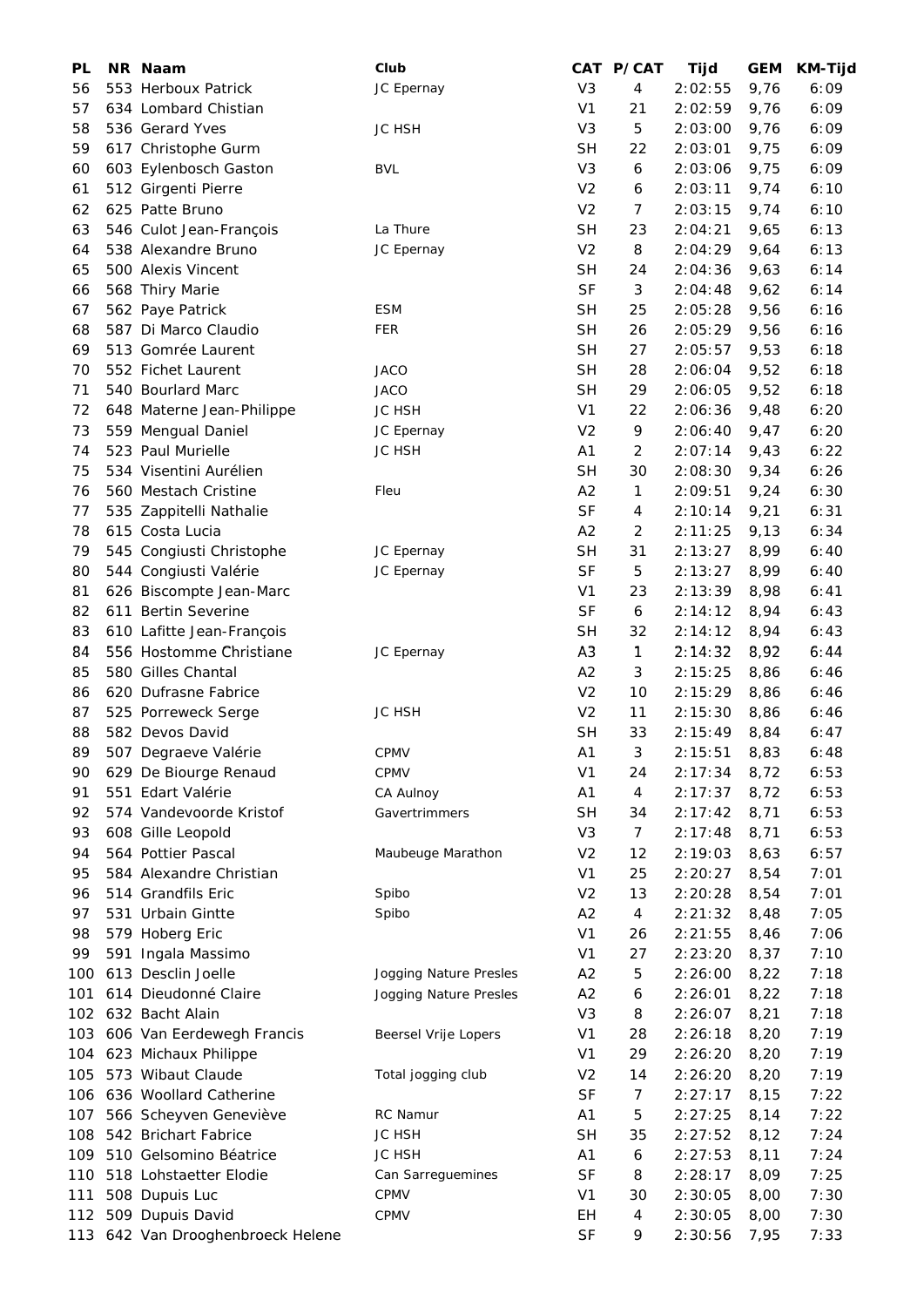| PL  | NR Naam                     | Club                     |                | CAT P/CAT | Tijd    | <b>GEM</b> | <b>KM-Tijd</b> |
|-----|-----------------------------|--------------------------|----------------|-----------|---------|------------|----------------|
| 114 | 519 Mille Christine         | <b>CPMV</b>              | <b>SF</b>      | 10        | 2:33:54 | 7,80       | 7:42           |
| 115 | 604 Fallet Benjamin         |                          | <b>SH</b>      | 36        | 2:35:00 | 7,74       | 7:45           |
| 116 | 524 Paulus Rolande          | <b>JC HSH</b>            | A2             | 7         | 2:35:03 | 7,74       | 7:45           |
| 117 | 533 Vandenbussche Denis     |                          | SH             | 37        | 2:36:12 | 7,68       | 7:49           |
| 118 | 630 Bombeke Kelly           |                          | <b>SF</b>      | 11        | 2:36:52 | 7,65       | 7:51           |
| 119 | 520 Maes Veronique          | <b>JC HSH</b>            | A <sub>1</sub> | 7         | 2:36:57 | 7,65       | 7:51           |
| 120 | 602 Van Eerdewegh Christine |                          | A1             | 8         | 2:38:14 | 7,58       | 7:55           |
| 121 | 516 Hertogen Hilde          | Trail attitude Famennois | A1             | 9         | 2:39:07 | 7,54       | 7:57           |
| 122 | 635 Lombard Patrice         |                          | V <sub>1</sub> | 31        | 2:44:33 | 7,29       | 8:14           |
| 123 | 543 Cantamessa Caroline     | gerpinnes & co / CPMV    | <b>SF</b>      | 12        | 2:44:56 | 7,28       | 8:15           |
| 124 | 588 Despontin Aline         |                          | <b>SF</b>      | 13        | 2:45:31 | 7,25       | 8:17           |
| 125 | 643 Dandois Olivier         |                          | <b>SH</b>      | 38        | 2:45:31 | 7,25       | 8:17           |
| 126 | 597 D'alu Michele           |                          | <b>SF</b>      | 14        | 2:45:32 | 7,25       | 8:17           |
| 127 | 583 Decroix Murielle        | CRAC                     | A1             | 10        | 2:46:31 | 7,21       | 8:20           |
| 128 | 527 Salamone Sonia          | <b>CPMV</b>              | A1             | 11        | 2:46:32 | 7,21       | 8:20           |
| 129 | 521 Mahy Olivier            | <b>CPMV</b>              | <b>SH</b>      | 39        | 2:46:47 | 7,19       | 8:20           |
| 130 | 624 Storm Dominique         |                          | A1             | 12        | 2:47:36 | 7,16       | 8:23           |
| 131 | 638 Coppinters Bruno        |                          | V <sub>2</sub> | 15        | 2:57:27 | 6,76       | 8:52           |
| 132 | 628 Baeyens Hilde           | Landeuse Jogging Club    | A1             | 13        | 3:20:58 | 5,97       | 10:03          |
| 133 | 645 Debuck Cécile           | <b>JC HSH</b>            | A1             | 14        | 3:34:33 | 5,59       | 10:44          |
|     | 134 646 Van Nuffel Laurent  | <b>JC HSH</b>            | V <sub>1</sub> | 32        | 3:34:35 | 5,59       | 10:44          |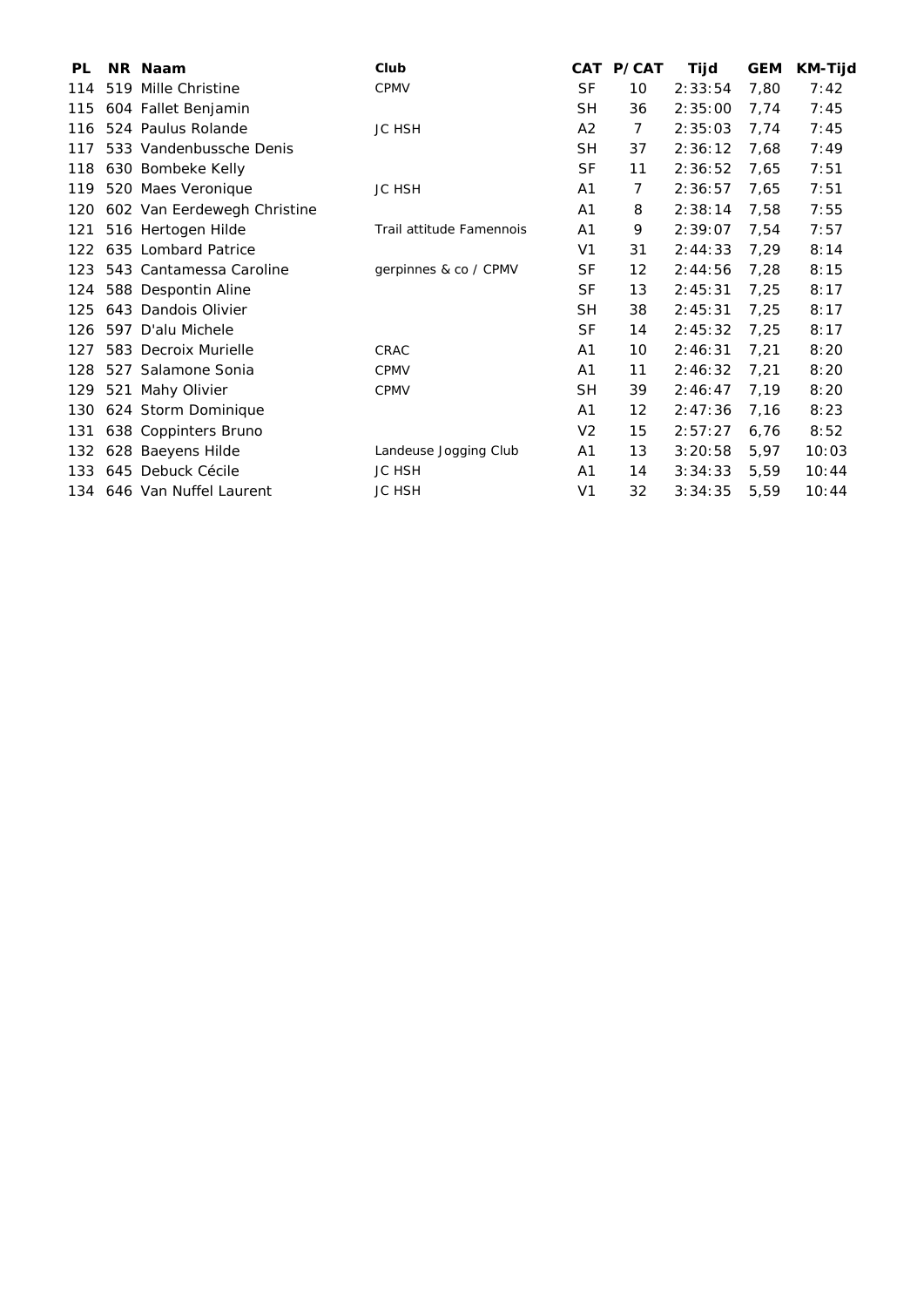## **8e Trail du Val d'Heure Ham-sur-Heure - 7 augustus 2011 35 KM (+1020m)**

| PL       | NR Naam                      | Club                     |                | CAT P/CAT      | Tijd               | <b>GEM</b>   | <b>KM-Tijd</b> |
|----------|------------------------------|--------------------------|----------------|----------------|--------------------|--------------|----------------|
| 1        | 223 Pasque Fabrice           | Raidlight /Jog+          | <b>SH</b>      | 1              | 2:47:55            | 12,51        | 4:48           |
| 2        | 262 Bastiaens Wim            |                          | <b>SH</b>      | 2              | 3:14:34            | 10,79        | 5:34           |
| 3        | 200 Auquier Géry             | <b>SMAC</b>              | V <sub>2</sub> | 1              | 3:14:35            | 10,79        | 5:34           |
| 4        | 273 Ferrin Cedric            |                          | <b>SH</b>      | 3              | 3:20:44            | 10,46        | 5:44           |
| 5        | 210 Denil Luc                |                          | V <sub>1</sub> | 1              | 3:20:44            | 10,46        | 5:44           |
| 6        | 221 Minckwitz Stany          | <b>VUC Sports Nature</b> | <b>SH</b>      | 4              | 3:20:45            | 10,46        | 5:44           |
| 7        | 232 Verheyen Cédric          |                          | <b>SH</b>      | 5              | 3:20:46            | 10,46        | 5:44           |
| 8        | 295 Aelterman Jacky          | <b>JC HSH</b>            | V <sub>1</sub> | $\overline{2}$ | 3:23:14            | 10,33        | 5:48           |
| 9        | 235 Marey Chris              |                          | <b>SH</b>      | 6              | 3:27:20            | 10, 13       | 5:55           |
| 10       | 255 Van Aelst Rudi           |                          | V <sub>1</sub> | 3              | 3:27:20            | 10, 13       | 5:55           |
| 11       | 278 Delannoy Seb             |                          | <b>SH</b>      | $\overline{7}$ | 3:30:08            | 9,99         | 6:00           |
| 12       | 272 Malevé Berengere         |                          | <b>SF</b>      | 1              | 3:30:09            | 9,99         | 6:00           |
| 13       | 225 Pinat Rémi               | Lille Triathlon          | <b>SH</b>      | 8              | 3:32:18            | 9,89         | 6:04           |
| 14       | 242 Maes Florent             |                          | <b>SH</b>      | 9              | 3:32:40            | 9,87         | 6:05           |
| 15       | 254 Desmanet Samuel          |                          | <b>SH</b>      | 10             | 3:37:05            | 9,67         | 6:12           |
| 16       | 211 Dewulf Joseph            |                          | <b>SH</b>      | 11             | 3:41:23            | 9,49         | 6:20           |
| 17       | 237 Bontemps Luc             |                          | V <sub>1</sub> | 4              | 3:43:22            | 9,40         | 6:23           |
| 18       | 216 Legros Didier            | <b>JC HSH</b>            | V <sub>1</sub> | 5              | 3:45:47            | 9,30         | 6:27           |
| 19       | 252 Montero Redondo          |                          | V <sub>2</sub> | $\overline{c}$ | 3:46:32            | 9,27         | 6:28           |
| 20       | 234 Wauthier Philippe        | <b>JC HSH</b>            | <b>SH</b>      | 12             | 3:48:43            | 9,18         | 6:32           |
| 21       | 269 Philippin Gregory        |                          | <b>SH</b>      | 13             | 3:49:28            | 9,15         | 6:33           |
| 22       | 218 Maes Luc                 | <b>JC HSH</b>            | V <sub>1</sub> | 6              | 3:51:44            | 9,06         | 6:37           |
| 23       | 284 Mercier Michel           |                          | V <sub>1</sub> | $\overline{7}$ | 3:52:18            | 9,04         | 6:38           |
| 24       | 204 Carlier Christophe       |                          | <b>SH</b>      | 14             | 3:55:16            | 8,93         | 6:43           |
| 25       | 222 Noullez Jean-François    | popuelles dream team     | <b>SH</b>      | 15             | 3:56:09            | 8,89         | 6:45           |
| 26       | 289 Jacqmin Jonas            |                          | <b>SH</b>      | 16             | 3:56:35            | 8,88         | 6:46           |
| 27       | 250 Ni Dhuibhir Roisin       |                          | <b>SF</b>      | 2              | 3:57:49            | 8,83         | 6:48           |
| 28       | 231 Van cauwenbergh Philippe | JC HSH / UAC             | V <sub>1</sub> | 8              | 3:58:48            | 8,79         | 6:49           |
| 29       | 230 Tuyttens Gino            | <b>JCSA</b>              | V <sub>2</sub> | 3              | 4:00:23            | 8,74         | 6:52           |
| 30       | 279 Rombaux Jeremy           |                          | <b>SH</b>      | 17             | 4:02:11            | 8,67         | 6:55           |
| 31       | 217 Mabille Joël             | <b>JC HSH</b>            | V <sub>1</sub> | 9              | 4:02:22            | 8,66         | 6:55           |
| 32       | 228 Tourneur Frédéric        |                          | <b>SH</b>      | 18             | 4:05:13            | 8,56         | 7:00           |
| 33       | 219 Meirsman Geoffray        |                          | <b>SH</b>      | 19             | 4:05:35            | 8,55         | 7:01           |
| 34       | 207 Courbet Annick           | JC HSH                   | A1             |                | 4:06:38            | 8,51         | 7:03           |
| 35       | 275 Louillet Frederic        |                          | <b>SH</b>      | 20             | 4:06:40            | 8,51         | 7:03           |
| 36       | 258 Lamborelle Michel        |                          | V <sub>1</sub> | 10             | 4:07:41            | 8,48         | 7:05           |
| 37       | 214 Gilson Didier            | <b>Bouffiols</b>         | V <sub>2</sub> | 4              | 4:09:05            | 8,43         | 7:07           |
| 38       | 287 Dinon Sebastien          |                          | <b>SH</b>      | 21             | 4:10:42            | 8,38         | 7:10           |
| 39       | 264 Jadot Pierre             | <b>ESM</b>               | V <sub>2</sub> | 5              | 4:15:13            | 8,23         | 7:18           |
| 40       | 257 Van qewechtew Serge      |                          | V <sub>2</sub> | 6              | 4:18:36            | 8,12         | 7:23           |
| 41       | 202 Barnaba Fabrice          | <b>HRC</b>               | V <sub>1</sub> | 11             | 4:18:59            | 8,11         | 7:24           |
| 42       | 256 Lainé Claudine           |                          | <b>SF</b>      | 3              | 4:19:23            | 8,10         | 7:25           |
| 43       | 292 Tomassetti Yohan         | <b>ESM</b>               | <b>SH</b>      | 22             | 4:20:12            | 8,07         | 7:26           |
| 44       | 259 Decamps Eric             |                          | V <sub>1</sub> | 12             | 4:20:12            | 8,07         | 7:26           |
| 45       | 291 Houyoux Jean-Pierre      |                          | <b>SH</b>      | 23             | 4:20:14            | 8,07         | 7:26           |
|          | 271 Verhuel Ruud             |                          | V <sub>2</sub> | $\overline{7}$ |                    |              |                |
| 46<br>47 | 294 Dubois Claude            | JC HSH                   | V <sub>1</sub> | 13             | 4:21:28<br>4:21:42 | 8,03<br>8,02 | 7:28<br>7:29   |
|          |                              |                          |                |                |                    |              |                |
| 48       | 280 Breen Christophe         | Casse Couille Compagnie  | V1             | 14             | 4:24:42            | 7,93         | 7:34           |
| 49       | 268 Temmerman Selen          | Daltons                  | <b>SF</b>      | 4              | 4:25:09            | 7,92         | 7:35           |
| 50       | 266 Moens Patrick            | Daltons                  | V <sub>1</sub> | 15             | 4:25:09            | 7,92         | 7:35           |
| 51       | 293 Macaigne Philippe        |                          | V <sub>2</sub> | 8              | 4:25:26            | 7,91         | 7:35           |
| 52       | 260 Elsen Frederic           |                          | <b>SH</b>      | 24             | 4:26:38            | 7,88         | 7:37           |
| 53       | 267 Verstichel Alain         |                          | V <sub>1</sub> | 16             | 4:28:29            | 7,82         | 7:40           |
| 54       | 226 Pinguet Isabelle         | Lille Triathlon          | Α1             | $\overline{c}$ | 4:28:38            | 7,82         | 7:41           |
| 55       | 270 Bernard Franck           |                          | V <sub>1</sub> | 17             | 4:29:32            | 7,79         | 7:42           |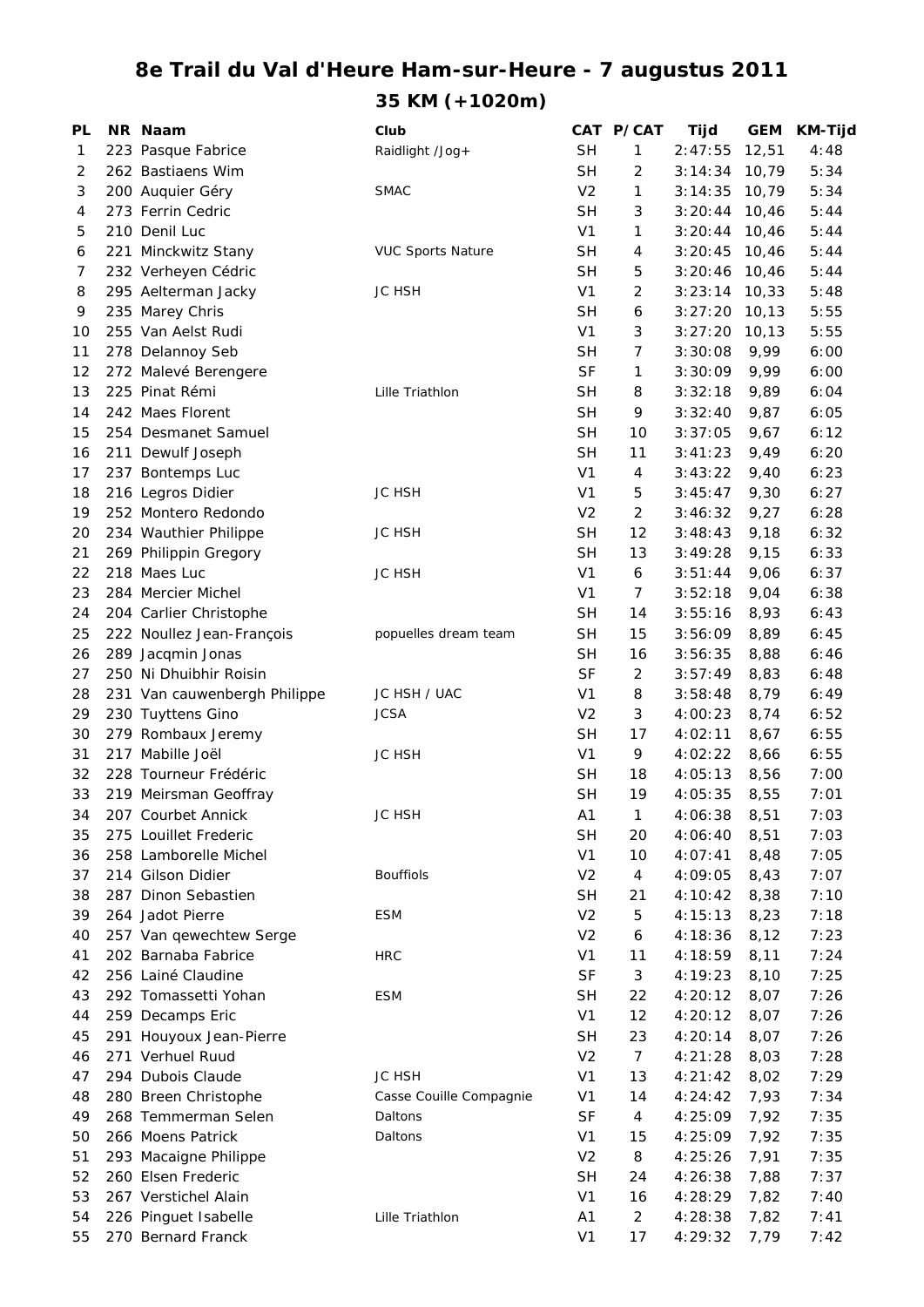| <b>PL</b> | NR Naam                  | Club                     |                | CAT P/CAT | Tijd    | <b>GEM</b> | <b>KM-Tijd</b> |
|-----------|--------------------------|--------------------------|----------------|-----------|---------|------------|----------------|
| 56        | 261 Boutefeu Jacky       |                          | V <sub>2</sub> | 9         | 4:30:19 | 7,77       | 7:43           |
| 57        | 288 Stroobants Fabrice   |                          | <b>SH</b>      | 25        | 4:30:56 | 7,75       | 7:44           |
| 58        | 205 Catteau Pascal       | Lille Triathlon          | V <sub>1</sub> | 18        | 4:31:17 | 7,74       | 7:45           |
| 59        | 224 Pasté Olivier        | <b>WO</b>                | <b>SH</b>      | 26        | 4:32:15 | 7,71       | 7:47           |
| 60        | 265 Dullaert Annemie     | Daltons                  | A <sub>1</sub> | 3         | 4:35:54 | 7,61       | 7:53           |
| 61        | 290 Moreau Eddy          |                          | V <sub>1</sub> | 19        | 4:36:49 | 7,59       | 7:55           |
| 62        | 281 Fievet Dominique     |                          | V <sub>1</sub> | 20        | 4:36:49 | 7,59       | 7:55           |
| 63        | 233 Wambe Patrick        | <b>JC HSH</b>            | <b>SH</b>      | 27        | 4:37:06 | 7,58       | 7:55           |
| 64        | 263 Musin Renaud         |                          | <b>SH</b>      | 28        | 4:41:18 | 7,47       | 8:02           |
| 65        | 212 Dhuiege Gérard       | Lille Triathlon          | V <sub>2</sub> | 10        | 4:42:31 | 7,43       | 8:04           |
| 66        | 220 Melotte Jean-Jacques | Trail attitude Famennois | <b>SH</b>      | 29        | 4:42:33 | 7,43       | 8:04           |
| 67        | 282 Dervaux Philippe     | <b>TDT</b>               | V1             | 21        | 4:44:45 | 7,37       | 8:08           |
| 68        | 274 Cornu Samuel         |                          | <b>SH</b>      | 30        | 4:49:30 | 7,25       | 8:16           |
| 69        | 203 Botte Jean-François  |                          | V <sub>1</sub> | 22        | 4:50:52 | 7,22       | 8:19           |
| 70        | 213 Dubuisson Christelle | <b>BJF</b>               | A <sub>1</sub> | 4         | 4:50:53 | 7,22       | 8:19           |
| 71        | 286 Mathet Laurence      | Walcourse                | A <sub>1</sub> | 5         | 4:54:03 | 7,14       | 8:24           |
| 72        | 285 Daisomont Didier     | <b>JC HSH</b>            | V <sub>1</sub> | 23        | 4:55:04 | 7,12       | 8:26           |
| 73        | 276 Jordant Benoît       | <b>ARCH</b>              | V <sub>1</sub> | 24        | 4:55:26 | 7,11       | 8:26           |
| 74        | 277 Demoulin Alain       |                          | V <sub>2</sub> | 11        | 4:59:37 | 7,01       | 8:34           |
| 75        | 283 Messiaen Benoît      | <b>TDT</b>               | <b>SH</b>      | 31        | 5:01:55 | 6,96       | 8:38           |
| 76        | 215 Honnay Nathalie      | Gerpinnes & Co           | <b>SF</b>      | 5         | 5:23:02 | 6,50       | 9:14           |
| 77        | 209 Deneubourg Bernard   | <b>CPMV</b>              | V <sub>2</sub> | 12        | 8:09:08 | 4,29       | 13:59          |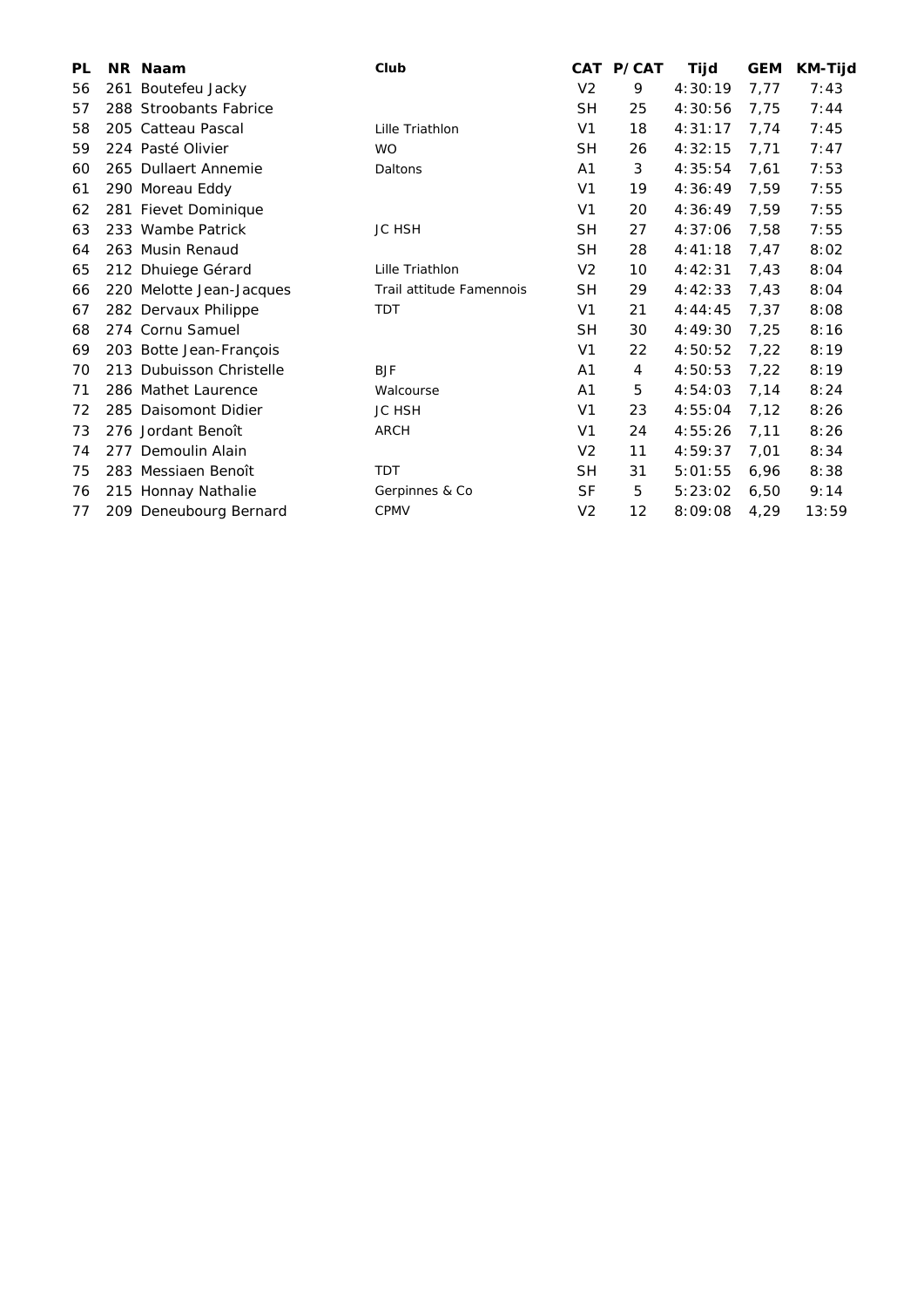## **8e Trail du Val d'Heure Ham-sur-Heure - 7 augustus 2011 55 KM (+1480m)**

| PL             |     | NR Naam                   | Club                      |                | CAT P/CAT      | Tijd    | <b>GEM</b> | <b>KM-Tijd</b> |
|----------------|-----|---------------------------|---------------------------|----------------|----------------|---------|------------|----------------|
| 1              | 28  | Magnée Fabian             | lafuma Team Belgium       | <b>SH</b>      | 1              | 4:37:53 | 11,88      | 5:03           |
| $\overline{2}$ | 63  | Hardy Michaël             | Thure                     | <b>SH</b>      | 2              | 4:51:04 | 11,34      | 5:18           |
| 3              | 84  | Machiels Olivier          | Lafuma Team Belgium       | <b>SH</b>      | 3              | 5:11:32 | 10,59      | 5:40           |
| 4              | 6   | Bogaert Johan             | <b>AC Denderland</b>      | V <sub>2</sub> | 1              | 5:15:20 | 10,47      | 5:44           |
| 5              | 66  | Lambin Claude             |                           | V <sub>2</sub> | 2              | 5:22:17 | 10,24      | 5:52           |
| 6              | 89  | Hamelinck Wouter          | Team Raidlight            | <b>SH</b>      | 4              | 5:34:23 | 9,87       | 6:05           |
| 7              | 52  | <b>Willems Simon</b>      | Born to run/Celestes      | V <sub>1</sub> | 1              | 5:36:41 | 9,80       | 6:07           |
| 8              | 69  | Lequeux Frédéric          |                           | V <sub>1</sub> | 2              | 5:46:34 | 9,52       | 6:18           |
| 9              | 77  | <b>Wach Patrick</b>       |                           | <b>SH</b>      | 5              | 5:47:16 | 9,50       | 6:19           |
| 10             | 71  | Paroli Jean-Claude        | JC Epernay                | V <sub>3</sub> | 1              | 5:47:32 | 9,50       | 6:19           |
| 11             | 51  | Waimhouse Owen            | Aspria                    | <b>SH</b>      | 6              | 5:49:20 | 9,45       | 6:21           |
| 12             |     | 101 Buffet Patrick        |                           | V <sub>2</sub> | 3              | 5:49:25 | 9,44       | 6:21           |
| 13             | 40  | Sourice Wilfried          | UA société générale       | <b>SH</b>      | $\overline{7}$ | 5:49:27 | 9,44       | 6:21           |
| 14             | 8   | <b>Buchet Guillaume</b>   | Chtis trailers-team Raidl | <b>SH</b>      | 8              | 5:55:26 | 9,28       | 6:28           |
| 15             | 3   | <b>Bataille Thibault</b>  |                           | <b>SH</b>      | 9              | 5:55:40 | 9,28       | 6:28           |
| 16             | 35  | Payen Ludovic             |                           | <b>SH</b>      | 10             | 6:01:21 | 9,13       | 6:34           |
| 17             | 23  | Giovannangelo Alain       | <b>ESM</b>                | V <sub>2</sub> | 4              | 6:03:00 | 9,09       | 6:36           |
| 18             | 47  | Verbesselt Kevin          |                           | <b>SH</b>      | 11             | 6:07:03 | 8,99       | 6:40           |
| 19             | 57  | Cherchari Amar            | Les coureurs célestes     | V <sub>2</sub> | 5              | 6:07:11 | 8,99       | 6:41           |
| 20             | 34  | Paulus Bernard            | <b>ESM</b>                | V <sub>1</sub> | 3              | 6:11:23 | 8,89       | 6:45           |
| 21             | 2   | <b>Barras Thierry</b>     | AC Dampicourt             | V <sub>2</sub> | 6              | 6:17:17 | 8,75       | 6:52           |
| 22             | 100 | Jacobs Piet               |                           | V <sub>1</sub> | 4              | 6:24:41 | 8,58       | 7:00           |
| 23             | 96  | Mineur Olivier            | <b>ESM</b>                | <b>SH</b>      | 12             | 6:32:37 | 8,41       | 7:08           |
| 24             | 42  | <b>Stevens Alain</b>      | Celeste                   | V <sub>1</sub> | 5              | 6:33:33 | 8,39       | 7:09           |
| 25             | 45  | Van Hiel Paul             | 114 marathonclub          | V <sub>1</sub> | 6              | 6:34:48 | 8,36       | 7:11           |
| 26             | 21  | <b>Ghesquiere Patrick</b> | <b>CPMV</b>               | V <sub>1</sub> | $\overline{7}$ | 6:35:16 | 8,35       | 7:11           |
| 27             | 83  | Piccinni Giuseppe         | <b>ESM</b>                | V <sub>1</sub> | 8              | 6:35:33 | 8,34       | 7:12           |
| 28             | 87  | Dumont Olivier            | <b>ESM</b>                | <b>SH</b>      | 13             | 6:35:34 | 8,34       | 7:12           |
| 29             | 4   | Beguin Olivier            | N.C.F.Y.C.                | <b>SH</b>      | 14             | 6:37:24 | 8,30       | 7:14           |
| 30             | 19  | Gérard Jérémy             | N.C.F.Y.C.                | <b>SH</b>      | 15             | 6:37:25 | 8,30       | 7:14           |
| 31             | 43  | Thibault Stephanie        | UA société générale       | SF             | 1              | 6:39:00 | 8,27       | 7:15           |
| 32             | 13  | Depauw Emmanuel           | Craizy Trail              | V <sub>1</sub> | 9              | 6:39:02 | 8,27       | 7:15           |
| 33             | 91  | Gregoire Etienne          |                           | V <sub>1</sub> | 10             | 6:42:15 | 8,20       | 7:19           |
| 34             |     | 30 Michiels Sven          |                           | <b>SH</b>      | 16             | 6:42:46 | 8,19       | 7:19           |
| 35             | 78  | <b>Steinier Thierry</b>   | JC HSH                    | V <sub>1</sub> | 11             | 6:43:11 | 8,18       | 7:20           |
| 36             | 81  | Demoulin Brigitte         | RC Namur                  | A2             | 1              | 6:43:11 | 8,18       | 7:20           |
| 37             | 80  | Aerts Alvin               | Fleu                      | V <sub>1</sub> | 12             | 6:43:11 | 8,18       | 7:20           |
| 38             | 5   | <b>Bijl Evert</b>         |                           | V <sub>1</sub> | 13             | 6:44:03 | 8,17       | 7:21           |
| 39             | 56  | Boussemaere Roland        | Marathonteam Knokke       | V <sub>3</sub> | $\overline{a}$ | 6:48:11 | 8,08       | 7:25           |
| 40             | 85  | De Craeye Michael         | Popuelles Dream Team      | V <sub>1</sub> | 14             | 6:49:21 | 8,06       | 7:27           |
| 41             | 74  | Robert Rudy               | RC Namur                  | V <sub>1</sub> | 15             | 6:52:52 | 7,99       | 7:30           |
| 42             | 38  | Ruffelet Françoise        | JC HSH                    | A <sub>1</sub> | 1              | 6:52:52 | 7,99       | 7:30           |
| 43             | 22  | <b>Gillet Marc</b>        | JC HSH                    | V <sub>2</sub> | 7              | 6:52:52 | 7,99       | 7:30           |
| 44             | 94  | Scaillet Claude           |                           | V <sub>1</sub> | 16             | 6:55:06 | 7,95       | 7:33           |
| 45             | 61  | Dugauthier Michael        |                           | <b>SH</b>      | 17             | 6:59:07 | 7,87       | 7:37           |
| 46             | 72  | Peeters Bernard           | James Club                | V <sub>2</sub> | 8              | 6:59:07 | 7,87       | 7:37           |
| 47             | 97  | Ollevier Mario            |                           | V <sub>1</sub> | 17             | 7:02:27 | 7,81       | 7:41           |
| 48             | 39  | Simons Cris               |                           | V <sub>1</sub> | 18             | 7:03:07 | 7,80       | 7:42           |
| 49             | 1   | Adrianssens Serge         |                           | V <sub>2</sub> | 9              | 7:03:34 | 7,79       | 7:42           |
| 50             | 59  | <b>Colart Vincent</b>     |                           | V <sub>1</sub> | 19             | 7:05:05 | 7,76       | 7:44           |
| 51             | 49  | Vercaigne Bob             |                           | V <sub>1</sub> | 20             | 7:05:06 | 7,76       | 7:44           |
| 52             | 99  | Amant Nicolas             | <b>JC HSH</b>             | <b>SH</b>      | 18             | 7:06:11 | 7,74       | 7:45           |
| 53             | 7   | Bonnet Damien             | Clément boys              | <b>SH</b>      | 19             | 7:08:48 | 7,70       | 7:48           |
| 54             | 54  | <b>Baltus Pascal</b>      |                           | V <sub>2</sub> | 10             | 7:09:29 | 7,68       | 7:49           |
| 55             |     |                           |                           |                |                |         |            | 7:52           |
|                | 55  | Bonnet Jérôme             |                           | <b>SH</b>      | 20             | 7:12:34 | 7,63       |                |